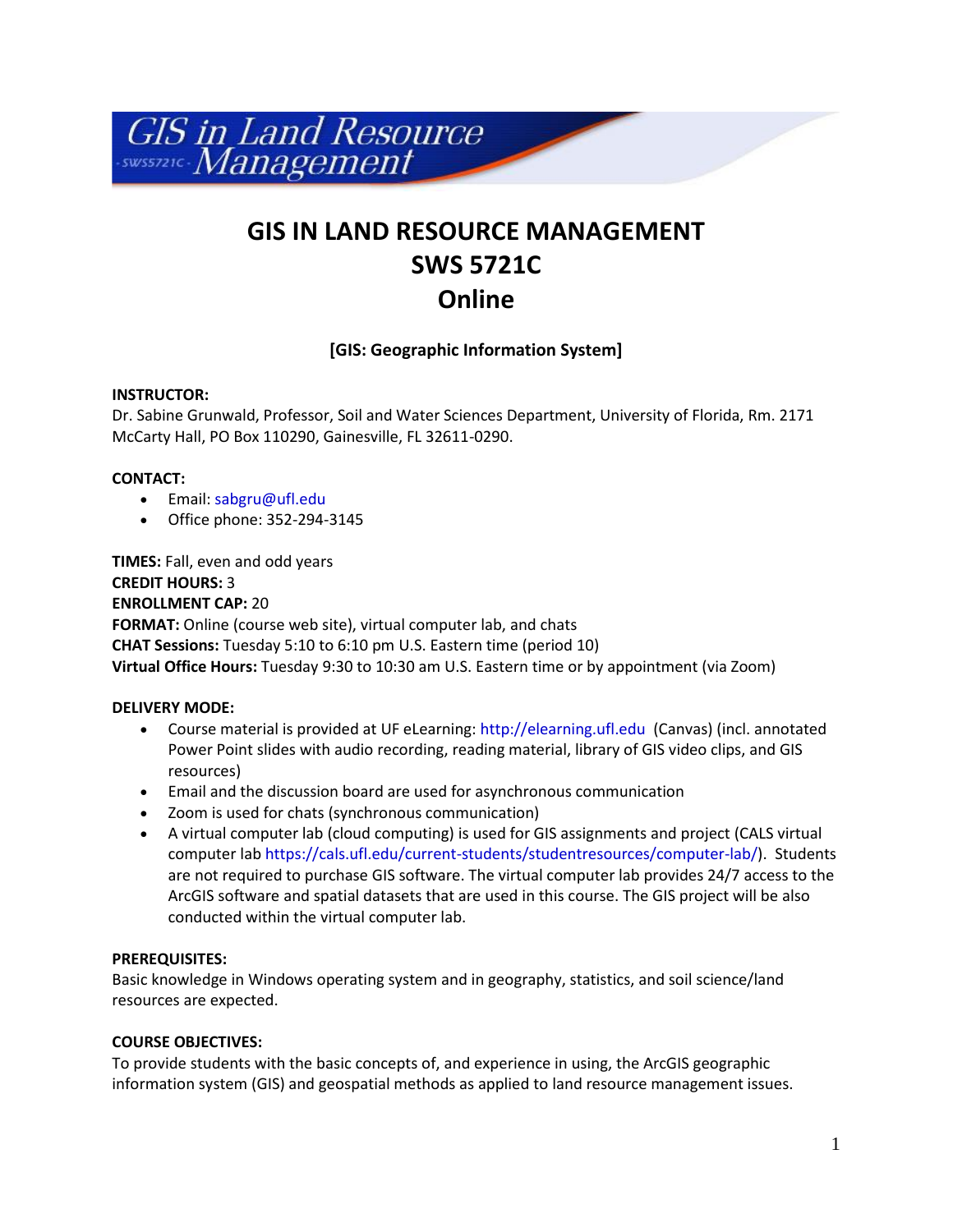In this course you will gain ample hands-on experience in using ArcGIS and geospatial analysis using realworld spatial data. Learning about GIS is fun and a creative process that all of you will enjoy. Discovery learning through work with geospatial data and applications is a focal point in this course. Practical training through GIS discovery pods and case studies as well as GIS science are important learning elements in this course. After course completion, you will be able to independently conduct your own GIS projects and find solutions to geospatial problems.

#### **OTHER INFORMATION:**

The course counts towards the ICGIS certificate [\(http://web.uflib.ufl.edu/icgis\)](http://web.uflib.ufl.edu/icgis).

#### **SOFTWARE:**

In this course the ArcGIS (Environmental Systems Research Institute, Redlands, CA) software is used including ArcCatalog, ArcMap, and ArcToolbox.

#### **REQUIRED TEXTBOOK:**

Law M. and Collins A. (2015, 2013 editions). Getting to Know ArcGIS. ESRI Press (paperbook or ebook format).

Bolstad P. (2019). GIS Fundamentals. Eider Press, White Bear Lake, Minnesota. Also available as ebook: http://www.paulbolstad.net/gisbook.html.

#### **GRADING:**

Discussion posts: 40% GIS discovery projects and GIS tutorials: 40% GIS individual project: 20%

#### **GRADING SCHEME:**

| <b>Passing</b><br>Letter<br>Grade | Course<br><b>Points</b> | Grade<br><b>Points</b> |
|-----------------------------------|-------------------------|------------------------|
| A                                 | 95-100                  | 4.0                    |
| $A -$                             | 90-95                   | 3.67                   |
| $B+$                              | 90-85                   | 3.33                   |
| B                                 | 85-80                   | 3.0                    |
| <b>B-</b>                         | 80-75                   | 2.67                   |
| $C+$                              | 75-70                   | 2.33                   |
| C                                 | 70-65                   | 2.0                    |
| $C -$                             | 65-60                   | 1.67                   |
| D+                                | 60-55                   | 1.33                   |
| D                                 | 55-50                   | 1.0                    |
| D-                                | $50 - 45$               | 0.67                   |
| S                                 | 45-below                |                        |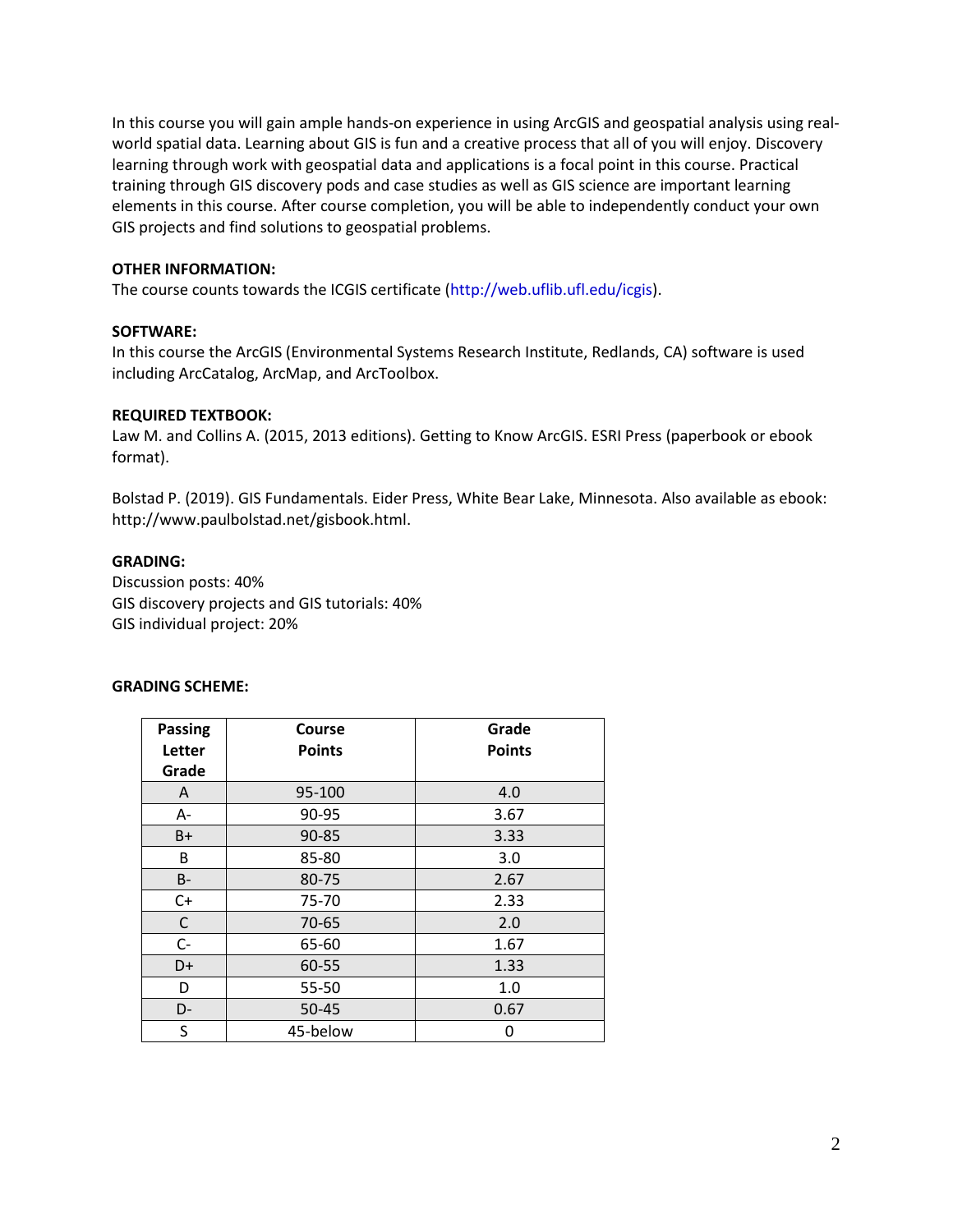| <b>Failing</b><br>Grades | <b>Course</b><br><b>Points</b> | Grade<br><b>Points</b> |
|--------------------------|--------------------------------|------------------------|
|                          |                                |                        |
| WF                       |                                |                        |
|                          |                                |                        |
| ΝG                       |                                |                        |

**Definitions**

**E** = Failure **H** = Deferred grade assigned only in approved sequential courses or flexible learning **I\* / I** = Incomplete **N\* / NG** = No grade reported **S** = Satisfactory **U** = Unsatisfactory **W** = Withdrew **WF** = Withdrew failing

The grading policy of UF will be followed in this course as outlined at: <https://catalog.ufl.edu/ugrad/current/regulations/info/grades.aspx#repeat>

# **EXPECTATIONS AND GRADING POLICY IN THIS COURSE:**

It is highly recommended that students attend the live chats (Zoom) and study the learning material provided on the course web site and textbooks. Attendance means to login at the beginning to the end of the scheduled class time. We will also use the discussion board extensively in class to discuss learning material, Q&As, and questions related to the assignments.

All GIS discovery projects and the GIS individual project must be conducted within the virtual computer lab in which output files are written to individual private student user folders (identified by their Gatorlink username).

Students are expected to work independently on their hands-on GIS discovery projects and produce their own reports with responses to questions. Copying of results (reports) from other students is considered plagiarism and results in zero points. In this course we use the Turnitin anti-plagiarism software.

The IT staff of the University of Florida provides service to assist with technical problems (e.g., GIS software and virtual computer lab). The instructor does not have administrative permissions to fix IT problems. Act swiftly to contact IT staff if technical problems arise to allow sufficient time for submission of reports and posts.

**Late submissions of reports or posts on the discussion board** will result in 15% reduction of points within 24 hours late submission and 30% reduction of points between 24-48 hours late submission. After more than 48 hours late submission zero points will be assigned. All reports or posts need to be submitted through the course website (UF eLearning). Submissions via email attachments will not be accepted. In case of a medical emergency or extraordinary circumstances contact the course instructor ASAP to avoid loss of points.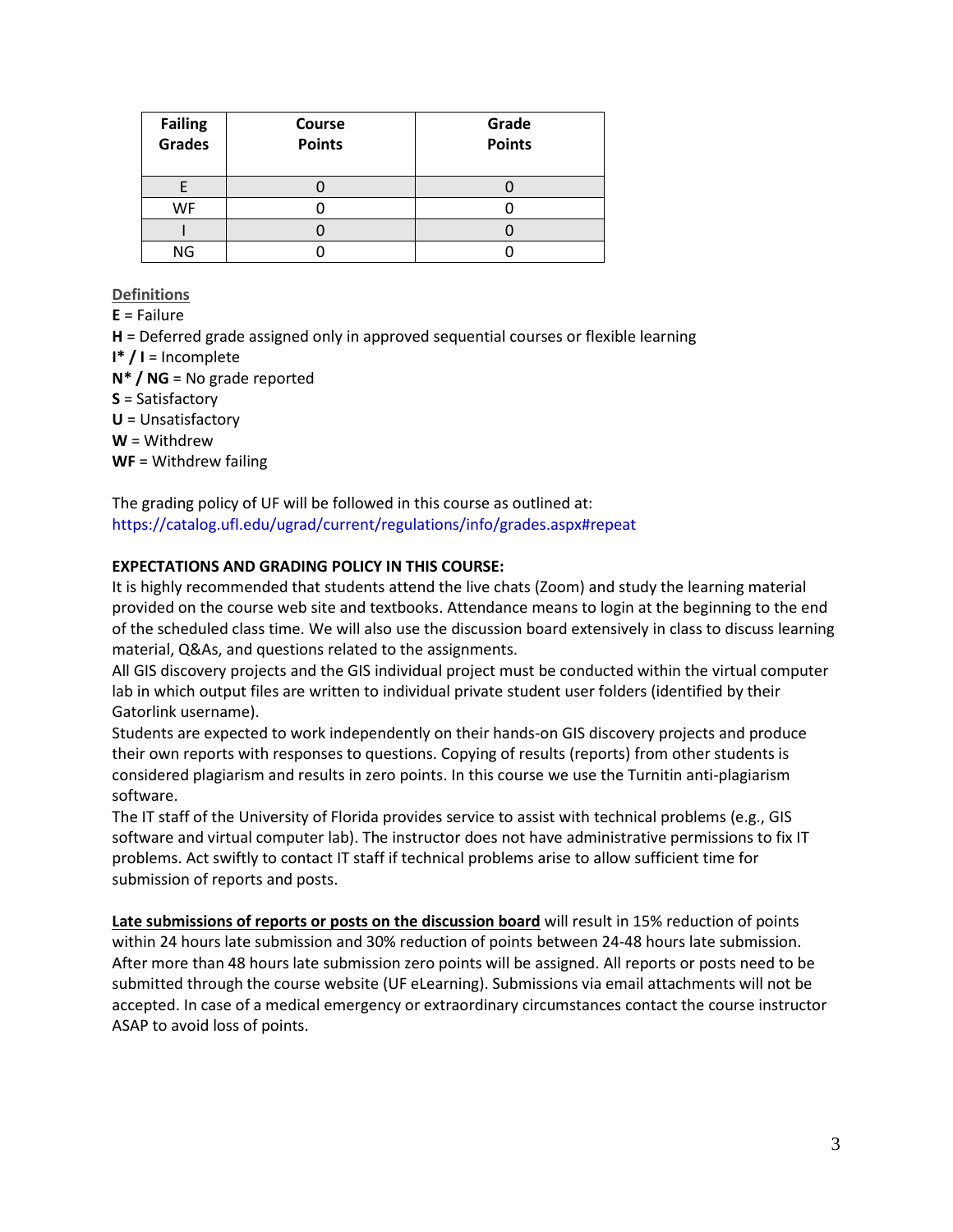## **COURSE MODULES:**

## Module 1: Principles of Geographic Information Systems (GIS)

Introduction to the basic components and structure of GIS. Geographic concepts, geographical entities and spatial data formats will be introduced.

## Module 2: Introduction to ArcGIS

Introduction to the ArcGIS software and its components (ArcMap, ArcCatalog and ArcToolbox). You will learn how to navigate, manage spatial data, manipulate layers, and document spatial data.

## Module 3: Spatial Data Formats

In this module you will learn about data types, the differences between raster and vector formats, nonnative data formats and metadata. Data analyses and functions are highly dependent on these spatial data formats.

## Module 4: Map Projections

This module provides an overview of geographic coordinate systems and map projections. These are essential to georeference spatial data and superimpose spatial datasets. You will be introduced to a variety of commonly used map projections.

## Module 5: Spatial Data Analysis

An overview of multiple vector-based and raster-based (local, focal, zonal and global) spatial operations will be provided. Queries, the field calculator, raster calculator and model maker provide operational tools to conduct spatial analyses within the ArcGIS environment. You will learn how to create new spatial datasets and how to edit existing spatial datasets.

# Module 6: Database Concepts and Soil Information Systems

In this module you will learn about database management of spatial data. You will be introduced to multiple Soil Information Systems which use the relational database concept to store land resource data.

# Module 7: Geospatial Data Standards, Data Quality and Errors

In this module you will learn about standards for spatial data and data quality such as precision, accuracy, bias and errors associated with GIS datasets.

## Module 8: Spatial Modeling – Suitability Analysis

In this module you will learn how to identify suitable sites based on specific criteria with the goal to produce a suitability map.

## Optional (Bonus Module)

# Module 9: Interpolations

You will learn how to interpolate point (site-specific) data using a variety of different methods (local, global, and geostatistical). These methods generate continuous maps that show gradual changes in soils and other environmental properties. Cross-validation, validation and error metrics are important to document the prediction quality of properties.

## Resources:

- ArcGIS Desktop and ArcGIS PRO
- GIS data for tutorials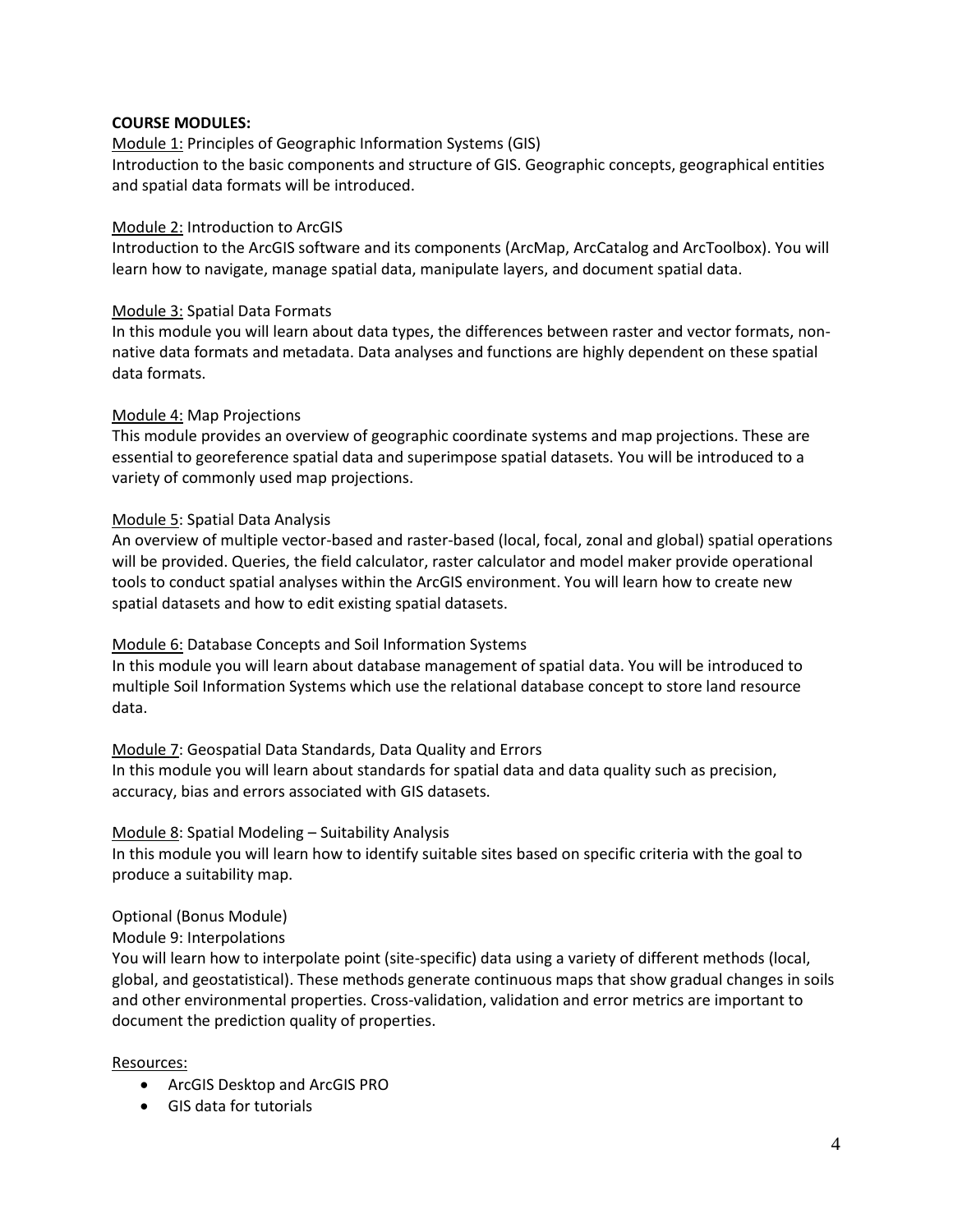- Google Earth and
- ArcGIS video clips

## **ATTENDANCE AND MAKE-UP WORK**

## **Absences**

Students are responsible for satisfying all academic objectives as defined by the instructor. Absences count from the first class meeting.

In general, acceptable reasons for absence from or failure to participate in class include illness, serious family emergencies, special curricular requirements (e.g., judging trips, field trips, professional conferences), military obligation, severe weather conditions, religious holidays and participation in official university activities such as music performances, athletic competition or debate. Absences from class for court-imposed legal obligations (e.g., jury duty or subpoena) must be excused. Other reasons also may be approved.

You cannot participate in classes unless you are registered officially or approved to audit with evidence of having paid audit fees. The Office of the University Registrar provides official class rolls to instructors. If you do not participate in at least one of the first two class meetings of a course or laboratory in which you are registered, and you have not contacted the department to indicate your intent, you can be dropped from the course. You must not assume that you will be dropped, however. The department will notify you if you have been dropped from a course or laboratory. You can request reinstatement on a space-available basis if you present documented evidence.

The university recognizes the right of the individual professor to make attendance mandatory. After due warning, professors can prohibit further attendance and subsequently assign a failing grade for excessive absences.

# **Religious Holidays**

The Florida Board of Education and state law govern university policy regarding observance of religious holidays. The following guidelines apply:

- Students, upon prior notification to their instructors, shall be excused from class or other scheduled academic activity to observe a religious holy day of their faith.
- Students shall be permitted a reasonable amount of time to make up the material or activities covered in their absence.
- Students shall not be penalized due to absence from class or other scheduled academic activity because of religious observances.

If a faculty member is informed of or is aware that a significant number of students are likely to be absent from class because of a religious observance, the faculty member should not schedule a major exam or other academic event at that time.

A student who is to be excused from class for a religious observance is not required to provide a second party certification of the reason for the absence. Furthermore, a student who believes that he or she has been unreasonably denied an education benefit due to religious beliefs or practices may seek redress through the student grievance procedure.

# **Illness Policy**

If you are absent from classes or examinations because of illness you should contact your instructors. You should contact your college by the deadline to drop a course for medical reasons. You can petition the [Dean of Students Office](https://www.dso.ufl.edu/) to drop a course for medical reasons. The university's policy regarding [medical excuse](http://shcc.ufl.edu/forms-records/excuse-notes/) from classes is maintained by the Student Health Care Center.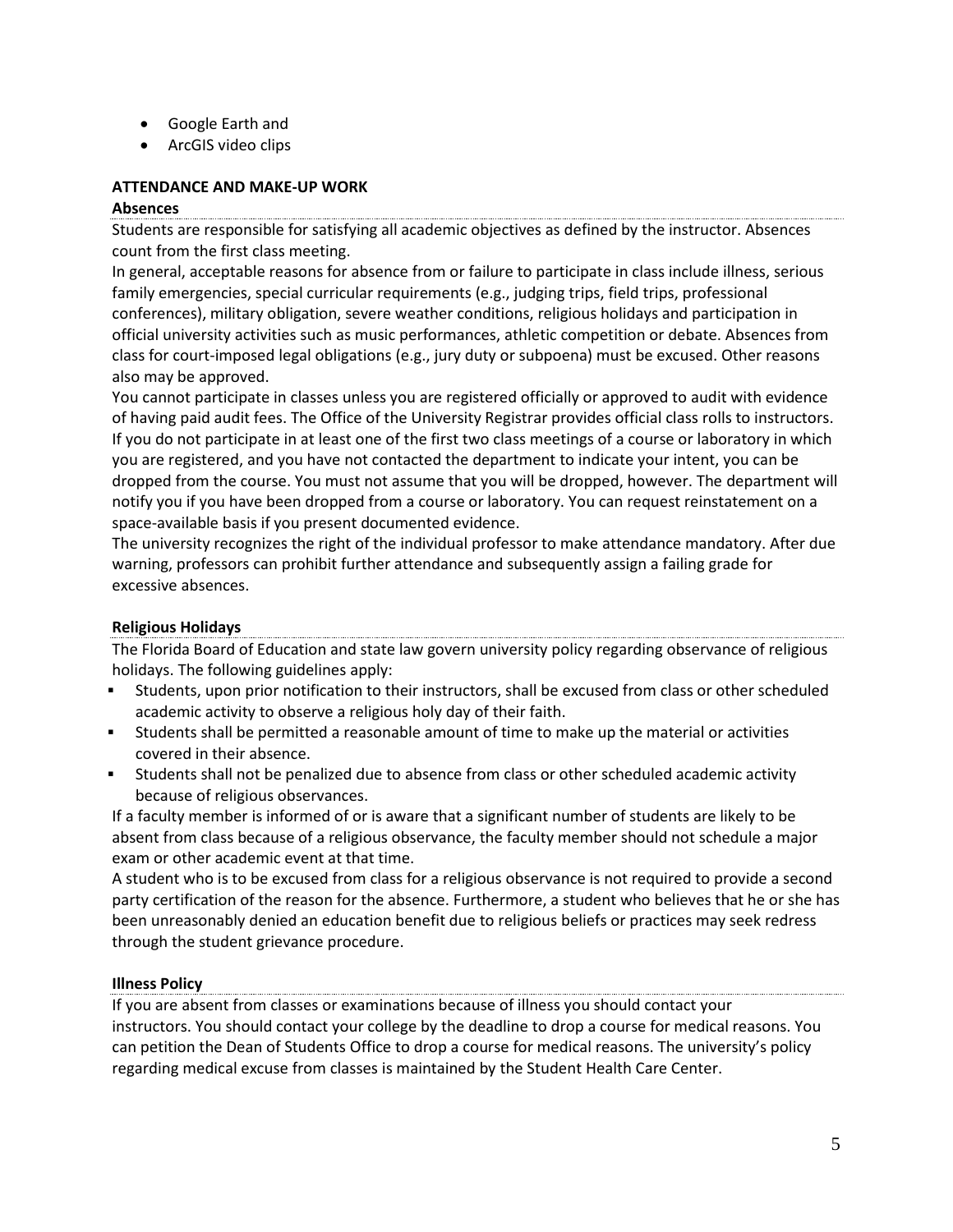#### **Twelve-Day Rule**

Students who participate in athletic or extracurricular activities are permitted to be absent 12 scholastic days per semester without penalty. (A scholastic day is any day on which regular class work is scheduled.) Instructors must be flexible when scheduling exams or other class assignments. The 12-day rule applies to individual students participating on athletic or scholastic teams. Consequently, a group's schedule that requires absence of more than 12 days should be adjusted so that no student is absent from campus more than 12 scholastic days.

If you previously have been warned about absences or unsatisfactory work you should not incur additional absences, even if you have not been absent 12 scholastic days. It is your responsibility to maintain satisfactory academic performance and attendance.

## **ONLINE COURSE EVALUATION PROCESS**

Student assessment of instruction is an important part of efforts to improve teaching and learning. At the end of the semester, students are expected to provide feedback on the quality of instruction in this course using a standard set of university and college criteria. These evaluations are conducted online at [https://evaluations.ufl.edu.](https://evaluations.ufl.edu/) Evaluations are typically open for students to complete during the last two or three weeks of the semester; students will be notified of the specific times when they are open. Summary results of these assessments are available to students at [https://evaluations.ufl.edu/results.](https://evaluations.ufl.edu/results)

Students are expected to provide professional and respectful feedback on the quality of instruction in this course by completing course evaluations online via GatorEvals. Guidance on how to give feedback in a professional and respectful manner is available at [https://gatorevals.aa.ufl.edu/students/.](https://gatorevals.aa.ufl.edu/students/) Students will be notified when the evaluation period opens, and can complete evaluations through the email they receive from GatorEvals, in their Canvas course menu under GatorEvals, or

via [https://ufl.bluera.com/ufl/.](https://urldefense.proofpoint.com/v2/url?u=https-3A__ufl.bluera.com_ufl_&d=DwMFAg&c=sJ6xIWYx-zLMB3EPkvcnVg&r=y2HjEMjRMHJhfdvLrqJZlYczRsfp5e4TfQjHuc5rVHg&m=WXko6OK_Ha6T00ZVAsEaSh99qRXHOgMNFRywCoehRho&s=itVU46DDJjnIg4CW6efJOOLgPjdzsPvCghyfzJoFONs&e=) Summaries of course evaluation results are available to students at <https://gatorevals.aa.ufl.edu/public-results/>."

## **ACADEMIC HONESTY**

As a student at the University of Florida, you have committed yourself to uphold the Honor Code, which includes the following pledge: "*We, the members of the University of Florida community, pledge to hold ourselves and our peers to the highest standards of honesty and integrity."* You are expected to exhibit behavior consistent with this commitment to the UF academic community, and on all work submitted for credit at the University of Florida, the following pledge is either required or implied: *"On my honor, I have neither given nor received unauthorized aid in doing this assignment*."

It is assumed that you will complete all work independently in each course unless the instructor provides explicit permission for you to collaborate on course tasks (e.g. assignments, papers, quizzes, exams). Furthermore, as part of your obligation to uphold the Honor Code, you should report any condition that facilitates academic misconduct to appropriate personnel. It is your individual responsibility to know and comply with all university policies and procedures regarding academic integrity and the Student Honor Code. Violations of the Honor Code at the University of Florida will not be tolerated. Violations will be reported to the Dean of Students Office for consideration of disciplinary action. For more information regarding the Student Honor Code, please see: [http://www.dso.ufl.edu/sccr/process/student-conduct](http://www.dso.ufl.edu/sccr/process/student-conduct-honor-code)[honor-code.](http://www.dso.ufl.edu/sccr/process/student-conduct-honor-code) The updated (2018) UF Student Honor and Student Code of Conduct can be found at: [http://gatortimes.ufl.edu/2018/08/20/updated-uf-student-honor-and-student-code-of-conduct/.](http://gatortimes.ufl.edu/2018/08/20/updated-uf-student-honor-and-student-code-of-conduct/)

## **SOFTWARE USE:**

All faculty, staff and students of the university are required and expected to obey the laws and legal agreements governing software use. Failure to do so can lead to monetary damages and/or criminal